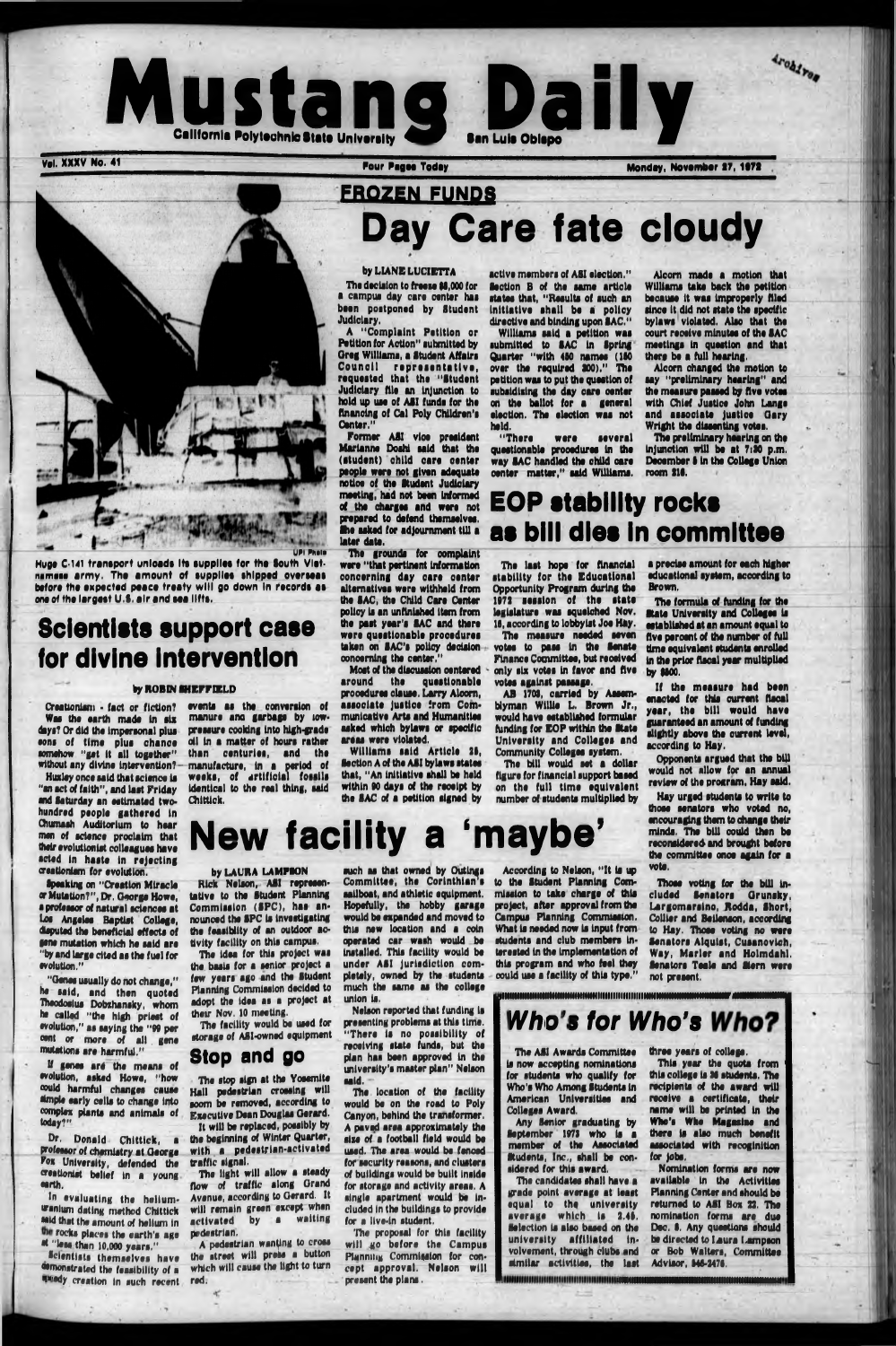# can control lives'

#### Editor i

Last week we read a eennon by our beloved editor on how we, as students, are going to get acrewed over. We are going to be forced to shell out vast sums of money to take care of a few brata some freaka on compua had the mlafortune to begat.

Letters to the editor about any topic are welcome. Letters should be typed and must be signed. Bring letters to Oraphlc Arts 226

Then, keeping up with our Illustrious paper, we heard a point by point rebuttal from someone who waa Involved with the organising of the Day Care Center. We hound our editor reacting hysterically to a proposal that would see to It that our children, society's children, would be properly cared for In those formative years when their characters are ao drastically developed.

Is Kathleen afraid we might divert some of the funds, such as we pay for our pom pom girls, to

## **Editorial policy**

Mustang Dally reserves the right to edit letters for libel, obscenity and length.

Your letter is very free with terms that seem to abaolve you of any responsibility for Vietnam and-or maimed orphans, l.e, this quote "Spread a little of your affluence to those your affluence

a bunch of kids?

It seems that there are some people who are completely satisfied with the states quo and are terrified by the prospects of change. To those I would suggest they pull their heads out, from

something as petty as caring for wherever they may be, take a look around and act progressively towards a better world. Yes, believe It or not, we can control our lives If we act

react.

**Play review questioned;**

**theater-goer applauds**

with our minds and not simply profummional journalist and a novice **scholar** of Shakespeare, 1

Editor i



Am un avid theater-goer, a

Kandy Jetberg must take Issue with Joan Campbell's review of the Cal

# **Evans sparks reaction**

### Editor i

Hot Pete Evans' latest (Nov. 16), which was too good to pass up.

#### Dear Pete,

have maimed., " This sounds like you either don't feel affluent or don't ahare the blame. Nothing like the reformed ainner, eh?



There has been discussion of aid to Vlatnam similar to that which rebuilt Europe after WW II, I am writing my Congressional repraaantatlves In favor of It. For Ood'a sake, though, Pete, and for the aaka of the children of Vietnam, If you write, try to be nice. Better still, don't write. Your letters leave auch a bad taats In tha mouth that you may help scuttle any bill considered, even If you moan well. Thank you.

## **Believer: try** to refute **Bible**

Where do you get off pointing the finger at ua? Way back when we first got Involved In Vietnam, 1 could barely talk coherently. I have never paid Federal Income Tax and therefore my "affluence" (auch aa It Is) has never supported this or any other gov't policy, Do you think you're the only atudent who over protested

I had the pleasure (yes, pleasure!) of attending both the Friday and Saturday night presentations of "King John" last weekend. The total effect both nlghta was most enjoyable and Individual efforts on each evening must be lauded.

The caat as a whole performed well both evenings with Nancy Anderion aa "Constance" especially fine on Friday and Paul von Kota vivid In tha title role and Mark Koba sparkling as the Bastard on Saturday, Barbara Harris waa conalstantly, charmingly suparb with her "Lady Falconbridge" cameo.

The curtain fell so abruptlyand ao very finally—at tha play's conclusion each evening, I am grateful I may herein applaud a difficult play well done,

with your mouth and letters? That's a pretty arrogant presumption. this slaughter has always been perpetuated by greedy Industry (and labor) solidly supported by more selfish and power hungry

> It la also gratifying to find out that foreign students

My congratulations to Mr, Bertolt from Argentina and Mr. Arlacorrata from Mexico for their success. If I could only say congratulations to their instructor who failed them for such a project?

## iststestests *Christmas Times*

*\* **floral art show ilcullng with (Ihrislmus llirniei** 7-10 **|un.** 0 **.**11**, Unit riitirsihiy, Novmehrr I**2**(> Guest commentator Jennie Lee Irey** Free to the public

polltlcians-all of them Joyfully slaying thouaanda of Aalana In ths name of AMERICA, FREEDOM AND MOM." I seriously doubt that this is the case, but I am sure that noons Joyfully killed anyone. Sane people do not enjoy killing even "those dirty commlea." Remember, the preceding generation composed In large part of Induatry, labor and politicians produced this generation. Like father, like son and you've already guessed that I don't believe any of ua are that awful.



### the Hands of an Angry Ood" you'd have liked each other).

I am aware that the children of Vietnam are In great need. However, your letter la ao offanalve that many people will probably buy Hallmark. UNICEF and others work to help these children and othars in that Christianity can In-

Kevin O'Connor

I would like to reply to Peter Mortinson's charges that Christianity la non-lntallectual, and that it la not a worthwhile subject to be dealt with at tha college level.

Peter, If these chargee are true, then It should be very easy for you to historically negata tha central point of Christianity—the resurrection of Jesus Christ. Also, If you feel that Christianity does not appeal to Intellectual thought and logical reason, please read "Revelation and tha Hible," edited by Carl Hanry and Testament Documents, Are They Reliable?" by F.F. Bruce.

If yuu still aren't convinced

Poly's Speech Department's presentation of "King John."

It Is customary for a drama critic to comment on all aspects of the production under scrutiny, Including the author's script.

In her failure to commant on William Shakespeare efforts, Mrs. Cambell indicates a possible lack of knowledge on the subject.

Shakespeare was first and foremost a playwright, and as such his prime concern is entertaining the audience, not<br>relating historical facts. relating historical facts, However, many of his "historical" plays are also highly entertaining. "King John" Is not one of these gems. It is not a particularly good play and it is noticeably poor Shakeapeare. No doubt that is why it is relatively unknown- It deserves obscurity. Therefore, if a viewer is entertained while watching this play, it is the direction, the production and the performances that must be credited.

Eileen True

## **\*F' doee not atop etudenta**

Editor i

Itefering to your article "Archies win," Nov. 16. It was most Interesting and gratifying to find out that evan though a student may get an F grade, for a design courae In architecture, ha can always go ahead and win a major International competition.

represent this school and for that matter this country In such competitions.

»

**Hassled?** Need help? Call 546-2980 or drop Into CU 214.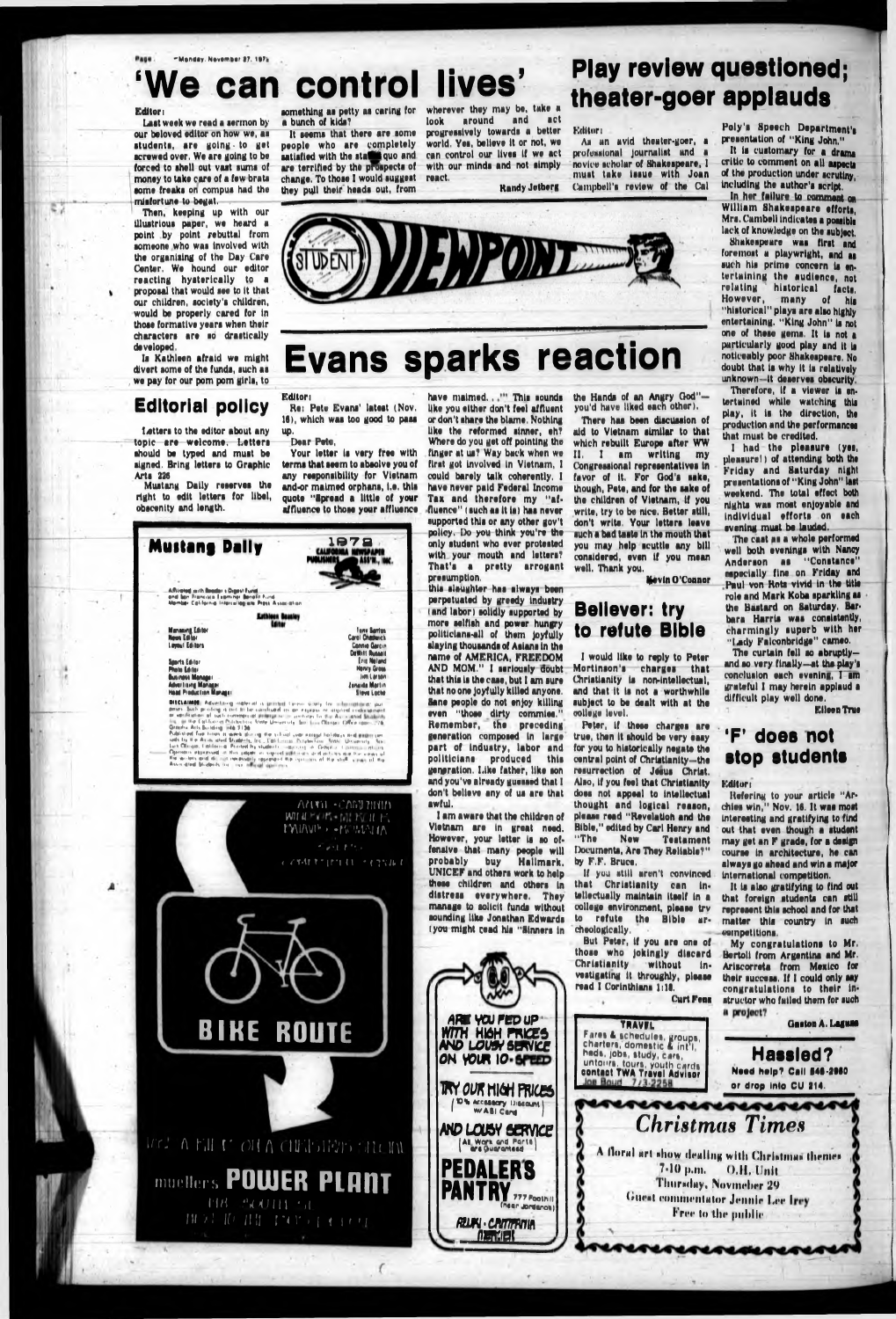## **Bronson: human killer** by Rick Goulart **MOVIE REVIEW** MONDAY AND MONDAY. November 27, 1972

The talents of Charles Bronson and director Michael Winner (Chato'a Land) now team again with their latest effort "The Mechanic," playing locally at the Fremont. It la an entertaining expose of the anxieties of murder within the Mob by an all to human hit man.

Bronson portrays the mechanic or hit man, Arthur Bishop, In fine style. Bishop is a man unhappy with the only work he knows how to do well. He has a calculating criminal mind with a "100 ways to kill." Yet he Is sensitive to the fineries of the world: classical music, a lavish home, a sleek Mach I Mustang.

He sees In the son of an associate he had been hired to kill, played by Jan-Mlchaal Vincent (Tribes), a little of himself long ago and decides to train him as his partner, Together they form a workable team until greed and power steps In.

"The Mechanic's" cast is very well acted, from the cocky punk In Vincent's performance to the cool, self-assurance of Bronson's. Uke "('halo's Land," Bronson Is again a man of few worda. He is gifted with an uncanny ability to carry across a mood to the audience with only the look In his eye. It Is certainly one of his greatest asaeta and la tremendously effective in this film.

The schedule of events Includes Christmas tree lighting and caroling in front of the O.H. Unit

the typical ending to the film that aome great moods. la nonetheless very satisfying. The film has a rapid pace and is

"The Mechanic" equates heroes with killers, something our society does quite naturally from the likes of Jesse James to Bonnie and Clyde, You find yourself rooting for the bad guy, not too uncommon In this type of film,

But you are left with a groat sympathy for the killer with the statement that "murder is only killing without a licence and

## **'Christmas Times' opens OH unit doors**

Christmas Times', a special ornamental horticulture design show, will open Its doors to the public Wednesday from 7 to 10 p m, in the O.H. Unit.

at 7 pm,, and a flower design show in the Beef Pavilion from 7:30 to 9 p.m.

The guest commentator will be Jennie Lee Irey, American Instilus of Plowal Designers from El Cajon. Margaret Akins, Oerry Dias, and Deborah Weldon will also be featured. Refreshments and door prises

**313 Hlguara . Buckat of Chlokan 6 pci 1.90 19 pcs 4.20 9 pci 2.65 18 pcs 4.80 12 pci 3.45 21 pci 5.45 24£<a ^ ^ 0 5 Chicken Dinners Includes**<br>2 pcs 1 09 fries **Barbaque Sands. 3m, .79** Lge. 1.31 **FREE HOME DELIVERIES** 

**™ ISrbaqur" •pararlbs Dlnnar Baaf riba Chill Baana-Roll-Salad \$2.40** (with any order exceeding \$3.00)

will bo on store.

## **Trembly looks at visual** speed in latest pamphlet

In addition to hearing presentations such as "How to Use Your Veterinarian," "Immunisation—Economy through Medicine", and "Beef Grown with Environmental Concern", cattlemen attending the annual Cattlemen's Field Day will get a chance to taate aome "organically grown" beef.<br>The Animal Science

loaded with action that la reminiscent of the James Bond thrillers. Particular credit must be given to Jerry Fielding, who composed and conducted aome fantastic music that helps apeed along that action. It Is eerie In the

everybody kills." Again, there is a true sense of the word and set

Animal Department and the San Lula Obispo County Cattlemen's Association are sponsoring the one-day preaentatlon Wednesday. Hie seminar will begin at 10 a.m. in the Livestock Pavilion at the Beef Unit.

Also at the Fremont la Lee Van Cloef In the "Return of Sabata" a sequel to "Sabata." It is equally boring, an Italian, Englishdubbed film that la torturing to alt through. It la not an adequate companion feature to an adventure film the likes of "The Mechanic,"

## **Ranchers' field seminar**

Trembly mentioned special eye cameras, and clerical teats such as the Self Guidance Test.

by JOHN TEVE8 Dean , Trembly's latest Is "Clerical Speed: The Visual Dexterity Factor In Learning,"

Dean Trembly la the school's Testing Officer. He's written a dozen papers om various aspects of learning, All of them have been published..

His latest concerns Itself with the Idea of visual dexterity. Visual dexterity refers to the agility with which a person can disengage focus on an object, a phrase of words for example, move to another object, and reestablish focus. Clerical speed la unother name for the same thing.

> "There are two types of intelligence factors," he explained, "the Inherited end the acquired, legitimate scientific tests have shown that blacks are equal to and in some cases greatern than whites in natural factors of Intelligence. It la in the area of acquired factors, Influenced greatly by the lack of educated parents, that blacks have trouble."



**2 pcs** 1.09 fries 3 pcs 1.35 **Figure**<br>4 pcs 1.55 **honey** 

Clerical speed Is considered a factor in intelligence rating. Paopla who have low clerical speed ratings are slow when It comes to paper work and make mistakes of that sort.

A visual dexterity deficiency requires that the student compensate for this drawback by excelling In other aspects of learning. •

In hls paper, published in the Fall, 1071 edition of Academic Therapy, Trembly recommended several attacks the student might take in dealing with the problem.

An Increase In vocabulary, a more active part in class discussions, carrying fewer units, tape recorders and calculators, and getting along with the instructor were other areas where the student might balance the clerical speed hamperings. Asked how a student's visual

dexterity could be determined

**ELAINE'S SOUTHERN FRIED CHICKEN**

Need 4 3aoplo la (III 4 man apartment at<br>Oarfield Arms for Winter<br>A Spring '', Call 544 a160

**844-7377**

**4 pea 1,55 honay**

**rnaa veer supriy of an with the**<br>purchase of SCURA PRO Package,<br>Oolyinized, K vulva lank, SCUSA . . . . .upply bl ... .. purennet ot R U IA 4 oikau lolylni.ed, vulve lank. ICUlA «o Mrs RIOUlATOa, leu view auuge and quick telenet b a ik p.i.k Alio Wei lull

**265 Prictiful HLO \* \* 543 DIVE** 

**STUDENT CRAFT WORK needed for sales in the "** *Christmas Craft Sale* **before Friday night Dec. 1 Doors open 9-5 Sat. Dec. 2** *More info in the C,U, Cruft Center* 546:2741

We need a lupei gand-experienced<br>snrpawigr-hand man, Will bo<br>Involved in new centiruction<br>4 remedel, piui whatever elip<br>need, domg About 30 hrs, put yvk<br>Call Tom nt Sierra Wesi 344-5737

TYRA needs a heme & manth aid<br>51. Bernard puriny, a beautiful<br>dog and free Fred 543-6031 6 menth eli<br>i beautiful<br>i3 6031

COMPACT REPROTRATORE Still need a compact refrigerate<br>your reem? Oreat for snacks or v<br>ever<u>i</u> Only \$7 per month and hal Mill need a campact rafrigerator<br>your ream? Orest for snacks or w<br>ever! Only \$7 per manth and half<br>for December. Limited quantity ren<br>ing sa<sub>c</sub>raff-344-0380. aritt need a compact refrigereter for<br>your renm? Oreet for snocks or wire:<br>everi Only \$7 per month and half-rent<br>for December. Limited quantity remain:

MAPPY BIRTHDAY JOBO

BOOKI BO **f** fl co

CHARTER FLIOHTS EUROPE, HAWAII, lowse & buy, Ivarything for a good trip!<br>- Bludent Services West, Inc.<br>- Rich Warsinger 844-5411

All interested cattlemen are Invited to attend the program which will include demonstrations of intravenous vaccinations, treatment of pink eye, and a discussion of the senior project of Mike Hall and Susan Wayland. •

Mias Wayland and Hall combined their senior project efforts and raised steers without using additives or hormones. The polatability of the meat produced In this manner will be tested at the barbeque which will follow the seminar. The price of the 1 p.m. barbecue at the Odd Fellows

> **RUY** and HILL thru

Mustang Classifieds

Trembly was asked If a student was stupid if he had a low clerical factor. "Intelligence," he replied, "is no longer thought of as a single entity. Experts have come up with as many as 80 different factors which interact to produce what we refer to aa Intelligence. A student could have a low visual dexterity rating and atill have plenty of ratings in the several other variables Involved."

Trembly, who holds a doctorate in guidance and counseling from the University of Illinois, was asked his opinion of the theory now being expounded by some scientists, that Blacks were inferior in Intelligence to the rest of the human race biologically.



## MUSTANG CLASSIFIEDS

#### **Announcement!**

WANTED Used surfacerds for rental<br>VATER PRO 343.3483

STUDENT DISCOUNT TV & STEREO<br>REVAIR Fran estimates in gevenue<br>low cost house calls, Jmh<br>warrantee on parts and labor.<br>Warrantee on parts and labor.<br>Engert service performed by state.<br>Bludent swind and operated R&I<br>Bludent

Swap Meet every Sat & Sun 7-4<br>Sunset Drive-In theater SLO<br>Come see us this week-end,

111110 1174111 și provins prims<br>- - - Heack and homo Diero<br>wo huy uiod equip!mont<br>CHIAP BILLS 997 Montersy 444-0604

Bami waalihy young man, callage<br>Studont would like to cerraspend und marry young blond, blue eyed<br>womgn lt -30, witte<br>- Wm, L. Stokes<br>- P.O. Bex All 6101<br>- Son Luts Obispe, Cal. 93401

Wm. L. Slokes<br>P.O. Bex At 6101

female raommot\* n.ad.d Own loom ISO /month 144-3411

THE JUDGE'S HOUSE is taking app-<br>lications far room and board for<br>male Poly students : - 543-0004.

DEIPARATEI ROOMMATES NEEDED • (1,2,3) 3 man apt. Work out deal clase<br>| ta scheel, Spring & Wtr, qirs,<br>| Oarfield & Grand Ave, 644-8781

tell contained. Comfertable. \$880<br>772-3674 aft. 4.

Raammala needed 65-manth furnishad<br>4-man apt, Oerfield Arms. Call<br>544-6243 Please.

Female reommule needed Can move m Oe, 15 4 girl apartment, Very -leie le rnmput, \_\_\_\_\_\_\_\_\_\_\_\_\_ 544 4031

Need lemale reemmale Triengle Apts.<br>Number 12 - 543-9185 Very close<br>ie compus.

NEED A PLACE TO LIVE?<br>Nicely furnished I bdm: apairment 2<br>hlech from the otean in Pisma Bench.<br>Calls TV and all utilities paid, Ident<br>for students or young couple.<br>Call 773-1961

0000 JOI

**Sorvlcos**

### **For Solo**

VOH FLUB 10% CALL 844-1288<br>Smure moie & 19,99

POOL TABLES UP I HILEONARIOS<br>Orion 10.00 a.m. to 6.00 p.m.<br>866 Grand Ave., Ph. 489-8070

**STIFFIC COMPOT INTS DISCOUNTED**<br>Anothis: M918 State 180<br>Anothis: 201, Braith 180<br>State: denis cost plus BY<br>Other denis costs plus By<br>Bud 844-2027 No Colls Bun/Men

JaPam Habbis: — Your special **Travel** 3333 **the reduction of the Section 12 and 1333**<br> **Travel** 3333 **Discounts 4:13 4 4:2333** 

ALTEC A7-800 stores spoakers \$475 pt.<br>Coll 944-4647 after 7.

**EXACULTY AND STAFF EL CORRAL BOOKSTONS** 

### **\_\_\_\_\_Housing**

Laaking far hause affice<br>whutever, sheap 528-2453<br>446-1309 far Women's Center

Female Reemmate Wanted<br>cless to compus<br>38.30 <sub>.</sub> me. 544-3383

HELFI Female roommate needed far<br>Winter Quarter \$65/ma. Nice furnished<br>iiparlmanl ...544-0176

WIF FEMALE ROOMMATE NEEDED<br>WIF QIF 4-man apt. 845<br>669 C Cherre Br Call 344-3340.

**TYPING** tenier Projects<br>143 7922

### Whooli

36 VW Van new lires good trans<br>need engine \$500 a affer,Call<br>1739 alter B.

!»A® KAW, F4 250 single rund<br>Vreng, call Randy 543-8274<br>Musi se!

-64 970 389 wuta<br><sup>Nia</sup>w lires and mighes<br>Musi sell - ska alfer, <u>A43-97</u>38